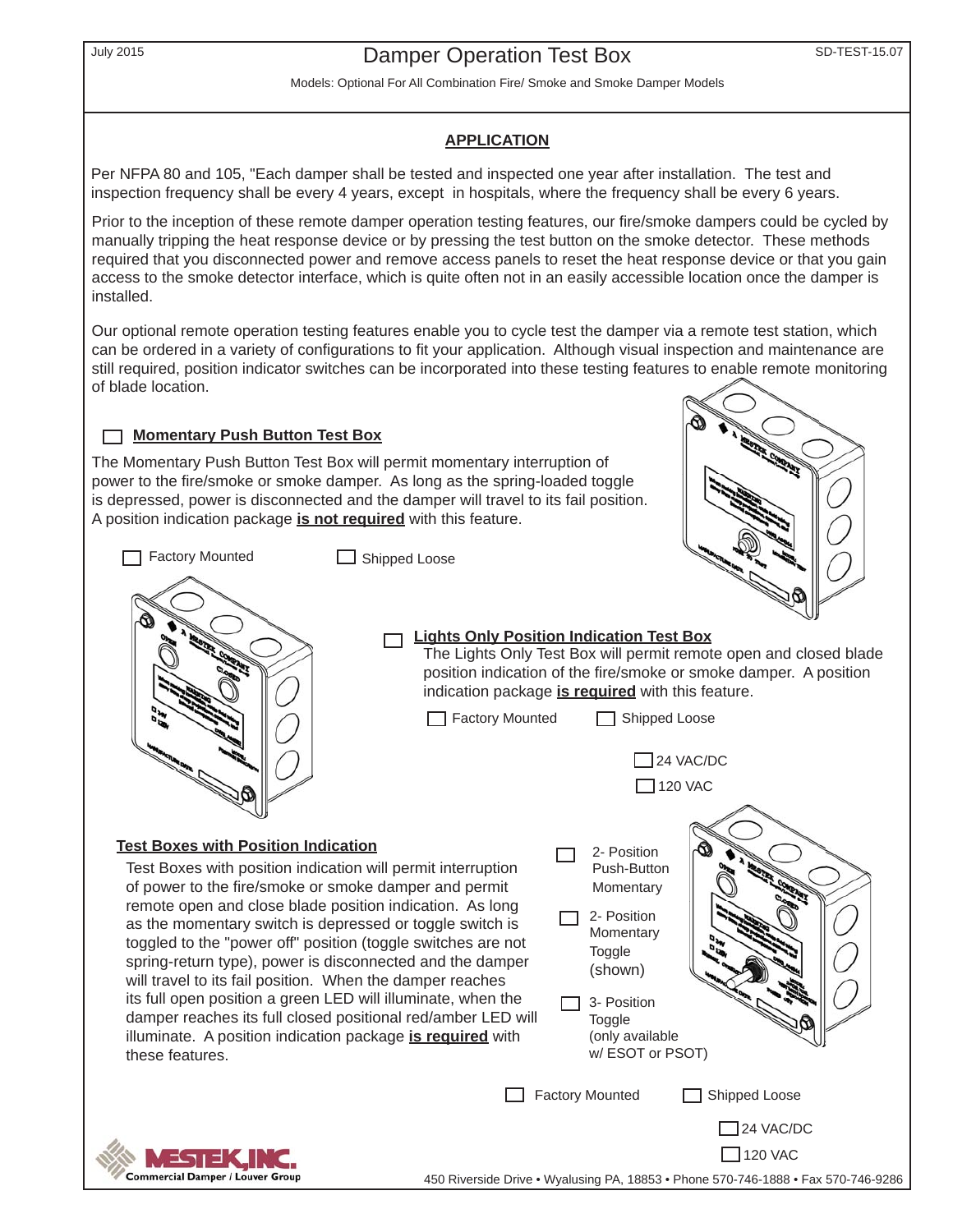Models: Optional For All Combination Fire/ Smoke and Smoke Damper Models

### **Description:**

The Test Box consists of a 4" wide x 4" high x 2-1/4" deep steel box with multiple conduit knockouts. The steel cover is mounted and labeled for the appropriate configuration that has been selected.

### **Factory Mount vs. Ship Loose:**

Factory mounted test boxes will ship with the 4" x 4" test box connected and wired to the master actuator with a  $3' \times \emptyset$ 3/8" flexible galvanized conduit whip (or whips, if necessary). Although the box is pre-wired and complete with conduit and fittings, the test box itself will not be secured to the damper such that the installer can fasten the box in the location best suited to each installation. Consult the factory if your application requires a whip that is longer than 3'. The voltage of the test box will match the voltage of the actuator that is selected with the damper.



Ship loose test boxes will only ship with the 4" 4" test box assembled with the applicable combination of a switch and/or lights mounted on a cover plate. All additional wires, conduit, fittings, and hardware are by others. When ordering ship loose, you must specify the required voltage (24v or 120v). The following schematic represent factory wiring scenarios, field conditions may require variations of these suggested circuits.





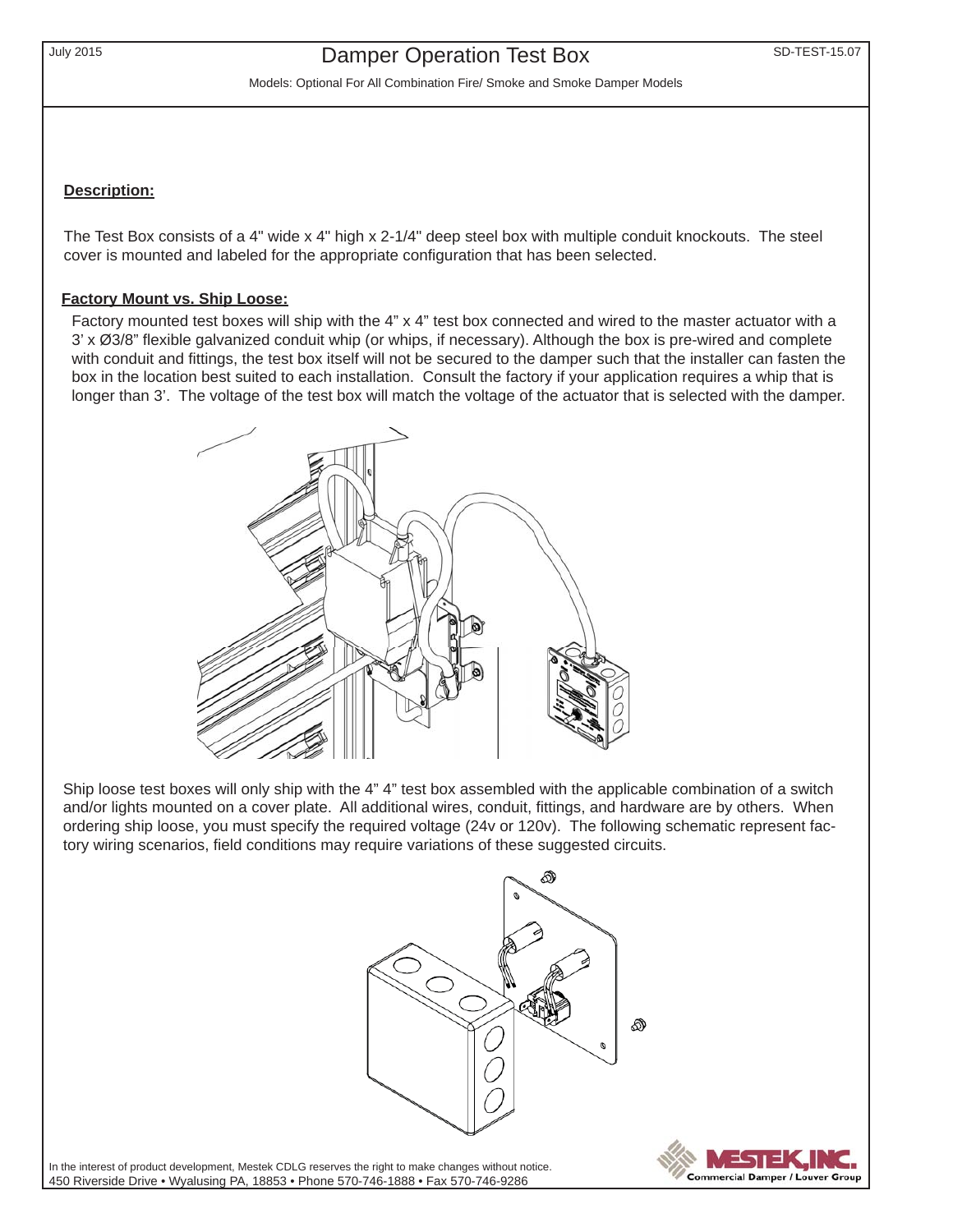

### July 2015 **SD-TEST-15.07** Damper Operation Test Box

Models: Optional For All Combination Fire/ Smoke and Smoke Damper Models

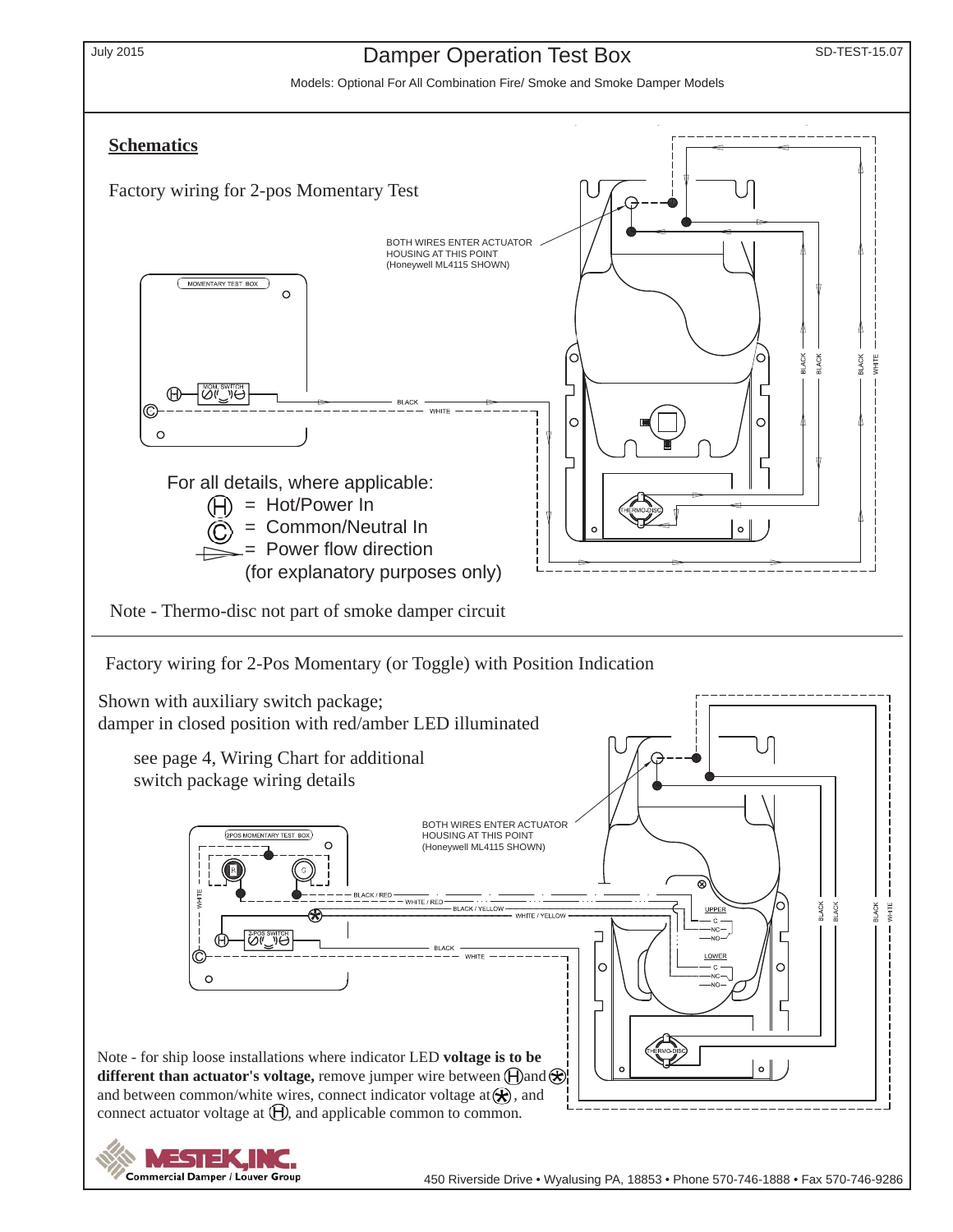# July 2015 **Damper Operation Test Box** SD-TEST-15.07

Models: Optional For All Combination Fire/ Smoke and Smoke Damper Models

Factory wiring for 3-Pos Toggle with Position Indication (used only on fire/smoke damper with ESOT)

\* Note - It is intended that an additional power lead be connected to the orange 're-open' lead such that remote opening of the damper can happen from location other than this remote test box, such as a fire control or building management system.



For all details, where applicable:

 $(H)$  = Hot/Power In 

= Common/Neutral In

 $=$  Power flow direction

(for explanatory purposes only)

Note - for ship loose installations where indicator LED **voltage is to be different than actuator's voltage, remove jumper wire between**  $\bigoplus$  **and**  $\bigotimes$ and between common/white wires, connect indicator voltage at  $\mathcal{R}$ , and connect actuator voltage at  $\bigoplus$ , and applicable common to common.

| <b>POSITION INDICATION SWITCH PACKAGE WIRING CHART</b> |                                        |                                   |                               |                                          |
|--------------------------------------------------------|----------------------------------------|-----------------------------------|-------------------------------|------------------------------------------|
|                                                        | <b>CLOSED DAMPER INDICATION</b>        |                                   | <b>OPEN DAMPER INDICATION</b> |                                          |
|                                                        | <b>LOWER LIMIT</b><br><b>CONDITION</b> | <b>NORMALLY</b><br>CLOSED (LOWER) | <b>UPPER LIMIT</b><br>COMMON  | <b>NORMALLY</b><br><b>CLOSED (UPPER)</b> |
| <b>PK 1200-1201 PACKAGE</b>                            | <b>RED</b>                             | <b>BLUE</b>                       | GRAY                          | ORANGE                                   |
| <b>BELIMO FSLF</b>                                     | S1                                     | S <sub>2</sub>                    | S4                            | S <sub>6</sub>                           |
| <b>BELIMO FSNF</b>                                     | S <sub>1</sub>                         | S <sub>2</sub>                    | S <sub>4</sub>                | S <sub>5</sub>                           |
| BELIMO FSAFB24-SR-S                                    | S1                                     | S <sub>2</sub>                    | S <sub>4</sub>                | S <sub>5</sub>                           |
| <b>HONEYWELL AUXILIARY</b>                             | WHITE/RED                              | WHITE/YELLOW                      | <b>BLACK/RED</b>              | <b>BLACK/YELLOW</b>                      |
| HONEYWELL 4104F /<br>4120 SERIES                       | <b>BLUE</b>                            | <b>BLUE</b>                       | YELLOW                        | YELLOW                                   |

In the interest of product development, Mestek CDLG reserves the right to make changes without notice. 450 Riverside Drive • Wyalusing PA, 18853 • Phone 570-746-1888 • Fax 570-746-9286

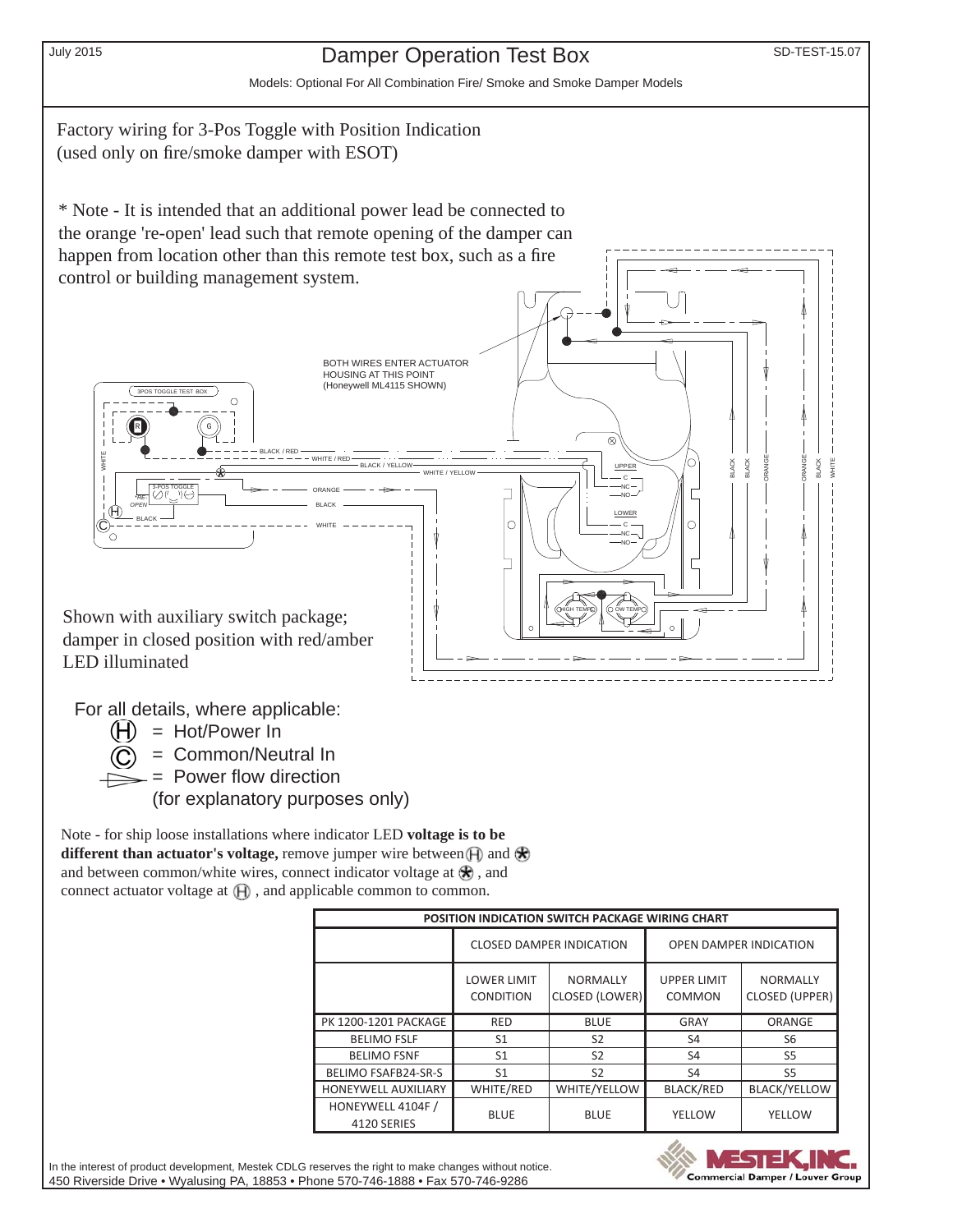

### July 2015 **SD-TEST-15.07** Damper Operation Test Box

Models: Optional For All Combination Fire/ Smoke and Smoke Damper Models